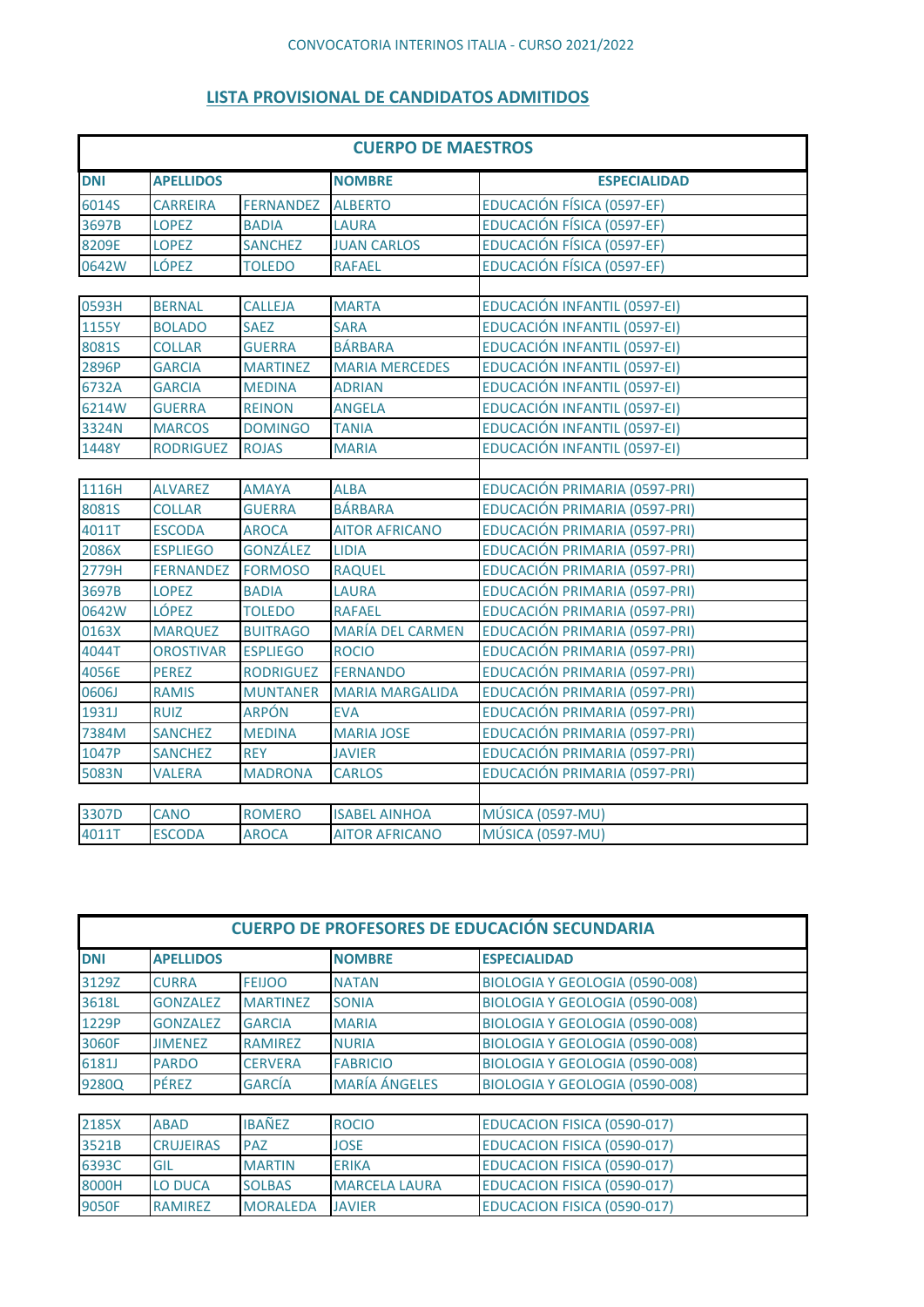## CONVOCATORIA INTERINOS ITALIA - CURSO 2021/2022

| 2015J        | <b>RAMIRO</b>    | <b>MARTÍN</b>    | <b>GUILLERMO</b>        | EDUCACION FISICA (0590-017)                                  |
|--------------|------------------|------------------|-------------------------|--------------------------------------------------------------|
| 4605X        | <b>TRIVIÑO</b>   | <b>AMIGO</b>     | <b>NATALIA</b>          | EDUCACION FISICA (0590-017)                                  |
|              |                  |                  |                         |                                                              |
| 9066Y        | <b>ANDRÉS</b>    | <b>GARCÍA</b>    | MARÍA CONCEPCIÓN        | <b>FILOSOFIA (0590-001)</b>                                  |
| 4239X        | <b>FELIU</b>     | <b>LOPEZ</b>     | <b>MARIA ELENA</b>      | <b>FILOSOFIA (0590-001)</b>                                  |
| 5595N        | <b>GUTIERREZ</b> | <b>SANCHEZ</b>   | <b>VANESA</b>           | <b>FILOSOFIA (0590-001)</b>                                  |
| 5420X        | <b>LORENZO</b>   | <b>TOCINO</b>    | <b>MARÍA DEL PILAR</b>  | <b>FILOSOFIA (0590-001)</b>                                  |
| 1425K        | <b>MUÑOZ</b>     | VILLACAÑAS       | LAURA                   | <b>FILOSOFIA (0590-001)</b>                                  |
| 1851P        | SANZ             | <b>GONZALEZ</b>  | <b>BEATRIZ</b>          | <b>FILOSOFIA (0590-001)</b>                                  |
|              |                  |                  |                         |                                                              |
| 9776P        | <b>ALCARAZ</b>   | <b>MONTIEL</b>   | <b>SERGIO JAVIER</b>    | INGLES (0590-011)                                            |
| 3677V        | <b>BARRIO</b>    | <b>IGLESIAS</b>  | <b>PALOMA</b>           | INGLES (0590-011)                                            |
| 4451E        | <b>BERNAL</b>    | <b>SERRANO</b>   | <b>ANTONIA</b>          | INGLES (0590-011)                                            |
| 9184K        | <b>BOTAYA</b>    | <b>PUEYO</b>     | <b>CONCEPCION</b>       | <b>INGLES (0590-011)</b>                                     |
| 6693V        | <b>BUDZIAK</b>   |                  | <b>NATALIA SYLWIA</b>   | INGLES (0590-011)                                            |
| 1742W        | <b>BUENO</b>     | <b>CONEJO</b>    | <b>LUIS</b>             | INGLES (0590-011)                                            |
| 3826T        | <b>CAGLIERO</b>  | <b>BRUSASCA</b>  | <b>ELENA CHIARA</b>     | INGLES (0590-011)                                            |
| 9882Q        | <b>CARREÑO</b>   | <b>GARCIA</b>    | <b>NADIA</b>            | INGLES (0590-011)                                            |
| 9977S        | <b>CELEMIN</b>   | <b>RUIZ</b>      | <b>ANA MARIA</b>        | INGLES (0590-011)                                            |
| 6364M        | <b>CUENCA</b>    | <b>ABELA</b>     | <b>DAMIAN</b>           | INGLES (0590-011)                                            |
| 0928L        | <b>ESPUELA</b>   | <b>NIETO</b>     | <b>JOSE</b>             | INGLES (0590-011)                                            |
| 5968Y        | <b>EZQUERRA</b>  | SANZ             | <b>FERNANDO</b>         | INGLES (0590-011)                                            |
| 2378R        | <b>GOMARIZ</b>   | GIL              | <b>MARÍA ISABEL</b>     | INGLES (0590-011)                                            |
| 8008W        | <b>JAREÑO</b>    | <b>LOPEZ</b>     | <b>URBANO</b>           | INGLES (0590-011)                                            |
| 2108J        | <b>LOPEZ</b>     | <b>SEVILLA</b>   | <b>JULIO</b>            | INGLES (0590-011)                                            |
| 0684V        | <b>MARTINEZ</b>  | <b>JIMENEZ</b>   | <b>AMELIA</b>           | INGLES (0590-011)                                            |
| 2738V        | <b>MARTINEZ</b>  | <b>VALCARCEL</b> | <b>ELSA</b>             | <b>INGLES (0590-011)</b>                                     |
| 3593W        | <b>MARTÍNEZ</b>  | <b>BRAGA</b>     | <b>MARÍA</b>            | INGLES (0590-011)                                            |
| 4568H        | <b>MENESES</b>   | <b>GALAN</b>     | <b>FRANCISCO JAVIER</b> | INGLES (0590-011)                                            |
| 6810B        | <b>MUÑOZ</b>     | <b>CARNERO</b>   | <b>ANTONIO JOSE</b>     | INGLES (0590-011)                                            |
| 9829Z        | <b>OCHOA</b>     | <b>LOZANO</b>    | <b>JAVIER</b>           | INGLES (0590-011)                                            |
| 6298P        | <b>PERIGALI</b>  | <b>GUERRERO</b>  | <b>DANIEL</b>           | <b>INGLES (0590-011)</b>                                     |
| 8742W        | <b>RODRIGUEZ</b> | <b>TORNERO</b>   | Mª YARA                 | INGLES (0590-011)                                            |
| 1400X        | <b>RUEDA</b>     | <b>VAREA</b>     | <b>OLGA</b>             | INGLES (0590-011)                                            |
|              |                  |                  |                         |                                                              |
| 2129M        | <b>CERRILLO</b>  | <b>VIDA</b>      | <b>ANGELES</b>          | LENGUA CASTELLANA Y LITERATURA (0590-004)                    |
| 9434X        | <b>COCA</b>      | <b>PÉREZ</b>     | <b>RICARDO</b>          | LENGUA CASTELLANA Y LITERATURA (0590-004)                    |
| 0861P        | <b>COGORRO</b>   |                  | <b>NOEMÍ</b>            | LENGUA CASTELLANA Y LITERATURA (0590-004)                    |
| 0688E        | CUÑA             | <b>MIGALLON</b>  | <b>SOFIA</b>            | LENGUA CASTELLANA Y LITERATURA (0590-004)                    |
| 3931E        | <b>DÍAZ</b>      | <b>RODRÍGUEZ</b> | <b>PALOMA</b>           | LENGUA CASTELLANA Y LITERATURA (0590-004)                    |
| 5968Y        | <b>EZQUERRA</b>  | <b>SANZ</b>      | <b>FERNANDO</b>         | LENGUA CASTELLANA Y LITERATURA (0590-004)                    |
| 0634C        | <b>GARCIA</b>    | <b>BULLON</b>    | <b>MONICA</b>           | LENGUA CASTELLANA Y LITERATURA (0590-004)                    |
| 3767V        | <b>GAY</b>       | <b>BOLEAS</b>    | <b>RAFAEL</b>           | LENGUA CASTELLANA Y LITERATURA (0590-004)                    |
| 0493D        | <b>GOMEZ</b>     | <b>MONTES</b>    | <b>CRISTINA</b>         | LENGUA CASTELLANA Y LITERATURA (0590-004)                    |
| 5441T        | <b>GONZALEZ</b>  | <b>FERNANDEZ</b> | <b>LAURA</b>            | LENGUA CASTELLANA Y LITERATURA (0590-004)                    |
| 0540F        | <b>HERRERO</b>   | <b>GARCÍA</b>    | <b>NIEVES</b>           | LENGUA CASTELLANA Y LITERATURA (0590-004)                    |
| 4614M        | LATORRE          | <b>ROMERO</b>    |                         | FRANCISCO FERNANDO LENGUA CASTELLANA Y LITERATURA (0590-004) |
| 9649L        | <b>LISTA</b>     | <b>RODRÍGUEZ</b> | <b>MÓNICA SANDRA</b>    | LENGUA CASTELLANA Y LITERATURA (0590-004)                    |
| 0122F        | <b>MANCHADO</b>  | <b>SAFONT</b>    | <b>NORA</b>             | LENGUA CASTELLANA Y LITERATURA (0590-004)                    |
| <b>5230J</b> | <b>RAMOS</b>     | <b>ALONSO</b>    | <b>OLGA MARIA</b>       | LENGUA CASTELLANA Y LITERATURA (0590-004)                    |
| 5937E        | <b>RIPIADO</b>   | <b>CHUECA</b>    | <b>LAURA</b>            | LENGUA CASTELLANA Y LITERATURA (0590-004)                    |
| 7901L        | <b>ROMÁN</b>     | <b>POLO</b>      | <b>CRISTIAN</b>         | LENGUA CASTELLANA Y LITERATURA (0590-004)                    |
| 2481C        | <b>SACRISTAN</b> | <b>GONZALEZ</b>  | <b>EVA</b>              | LENGUA CASTELLANA Y LITERATURA (0590-004)                    |
| 8903Y        | <b>VALVERDE</b>  | <b>MENCHERO</b>  | <b>MARIA ANGELES</b>    | LENGUA CASTELLANA Y LITERATURA (0590-004)                    |
|              |                  |                  |                         |                                                              |
| 5651K        | <b>ALIENDE</b>   | <b>CORNEJO</b>   | <b>BEATRIZ</b>          | MATEMATICAS (0590-006)                                       |